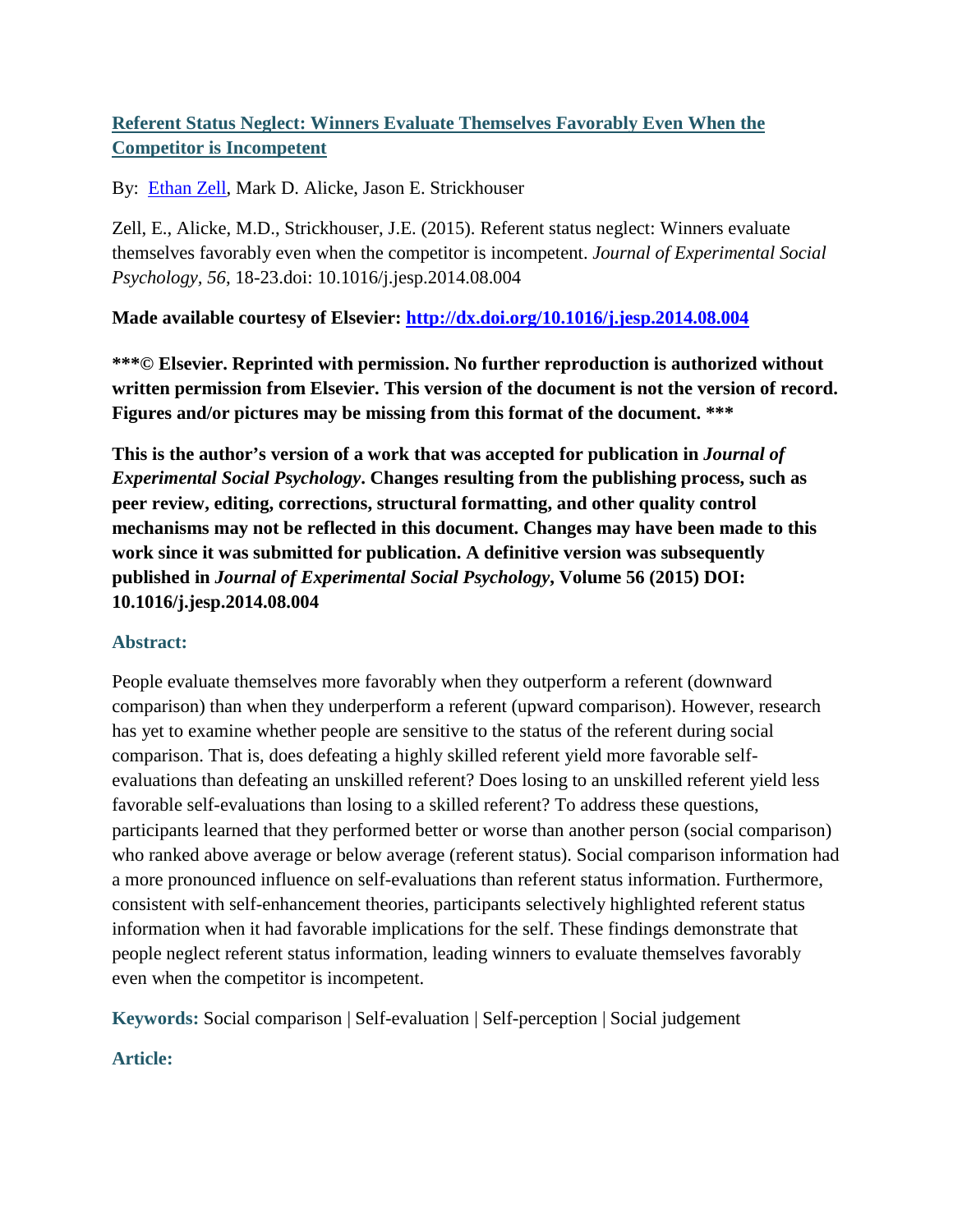Scholars have long recognized that thoughts and feelings about the self are in part determined by how one stacks up in comparison to relevant peers (Festinger, 1954 and Wood, 1989). These social comparisons are a ubiquitous and perhaps automatic component of everyday experience. For example, social comparisons occur among classmates, coworkers, and teammates, as well as friends, family, and intimate partners. Among the most common types of social comparisons are those that pertain to ability judgments (Alicke, Zell, & Guenther, 2013). Although there are some exceptions, people typically desire superior abilities. That is, self-evaluations are elevated upon learning that one's performances rank superior to others (downward comparison), and selfevaluations are deflated upon learning that one's performances rank inferior to others (upward comparison).

Numerous studies have supported the basic proposition that upward comparisons typically yield less flattering self-perceptions of ability than downward comparisons (Markman and McMullen, 2003 and Mussweiler, 2003). However, this focus on comparison direction (upward, downward) neglects a core component of the comparison process. Not only do people know whether they are better or worse than a competitor, but they may also have insight into the ability of the competitor more generally. In some contexts, people rank better or worse than a competitor that places at the top of the performance distribution (e.g., a star athlete). In other contexts, people rank better or worse than a competitor that places at the bottom of the performance distribution (e.g., a struggling athlete). We refer to knowledge specifying the general position of the competitor as *referent status information*.

Surprisingly, despite enormous empirical attention granted to upward and downward social comparisons over the last several decades (Fiske, 2011, Guimond, 2006 and Suls and Wheeler, 2000), researchers have largely ignored whether people are sensitive to referent status information. In a relevant study, college students who outperformed an adult on an intelligence test felt better about themselves than students who outperformed a 10-year old; similarly, students who underperformed a 10-year old felt worse about themselves than students who underperformed an adult (Webster, Powell, Duvall, & Smith, 2006). These findings provide initial support for the notion that people are sensitive to aspects of the referent during social comparison, such as age. Nonetheless, research to our knowledge has not systematically varied referent status information to examine whether it moderates social comparison effects.<sup>1</sup>

#### **Theoretical framework**

Logically, one would assume that people *should* be highly sensitive to the status of the referent. Outperforming a strong referent should yield more favorable self-perceptions than outperforming a weak referent. Similarly, underperforming a weak referent should yield less favorable selfperceptions than underperforming a strong referent. However, we propose that people's reactions to referent status information may defy logical prescriptions. Specifically, we utilize prior research on the dominance of local comparisons ( Zell & Alicke, 2010) as well as self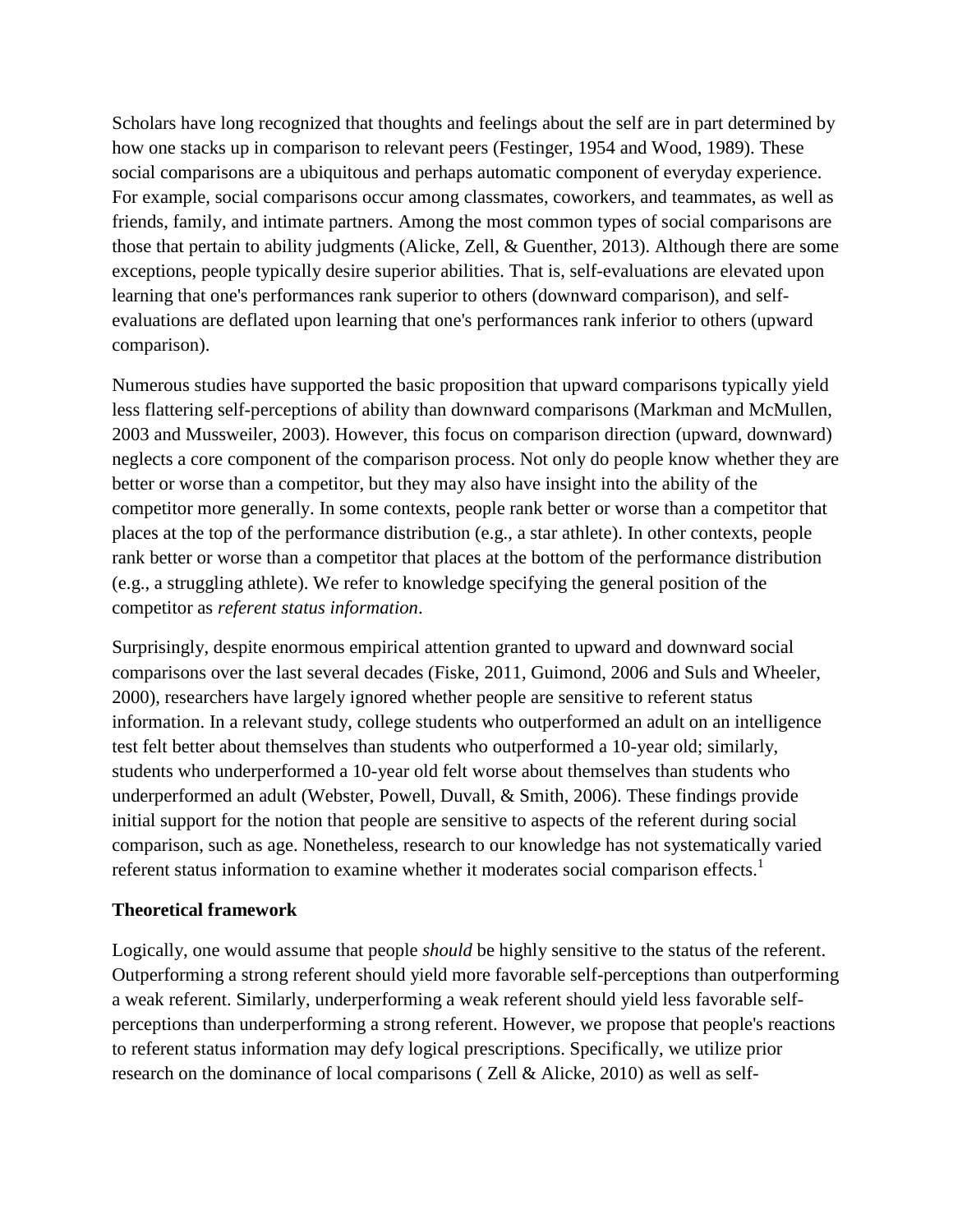enhancement ( Alicke & Sedikides, 2009) to propose that people will largely neglect referent status information but selectively highlight it when it serves ego-enhancement needs.

Along these lines, previous research on the local dominance effect indicates that self-evaluations of ability are more sensitive to one's rank in immediate local groups (i.e., local comparisons) than one's rank in larger, more representative groups (i.e., general comparisons). For example, learning that one ranks best or worst among a group of five competitors has a stronger influence on self-evaluations than learning that one ranks better than 84% or 32% of 1500 previous test takers, when people receive both feedback types (Zell & Alicke, 2009). In addition, learning that one ranks better or worse than a single competitor has a stronger influence on self-evaluations than learning that one ranks above average or below average, when people receive both feedback types (Buckingham & Alicke, 2002). The interpretation of these findings is that people are highly tuned to social comparisons with competitors in immediate local environments, but that people are less affected by pallid statistical information indicating one's rank in larger samples. Extrapolating from local dominance research, we argue that social comparison information indicating one's position in comparison to a referent may have a stronger influence on ability self-evaluations than broader, contextual information indicating the status of the referent.

Importantly, however, referent status information is unique from general comparisons studied in prior research, in that it does not directly pertain to the self. Rather than informing people that *their performance* ranked above average or below average (e.g., Buckingham and Alicke, 2002 and Zell and Alicke, 2009), referent status information specifies that a *competitor's performance* ranked above average or below average. Thus, referent status is distinct from other types of general comparison in that it does not directly reflect one's own performance. Further, another unique aspect of referent status information is that it serves to augment the meaning of local comparisons. Outperforming a high status competitor should yield altogether different reactions than outperforming a low status competitor. However, it remains to be seen whether people take into account the status of the referent when estimating their ability.

Beyond the contribution of local and general comparison processes, reactions to referent status information may also be colored by desires to maintain a positive self-image. According to a robust literature on self-enhancement and self-protection (Alicke and Sedikides, 2009 and Sedikides and Gregg, 2008), a variety of construal processes can be employed to salvage a positive self-image in the context of self-evaluative threat. Thus, one might anticipate that people will selectively highlight referent status information when it has favorable implications for the self. This selective attention to referent status might be especially pronounced following upward comparison than downward comparison, because people often seek flattering information about themselves following upward comparison as a coping mechanism (Taylor & Lobel, 1989).

Indirect support for our position can be found in recent research demonstrating that people who win a prize are happy regardless of the prize amount (i.e., \$3 vs. \$7), but people who lose a prize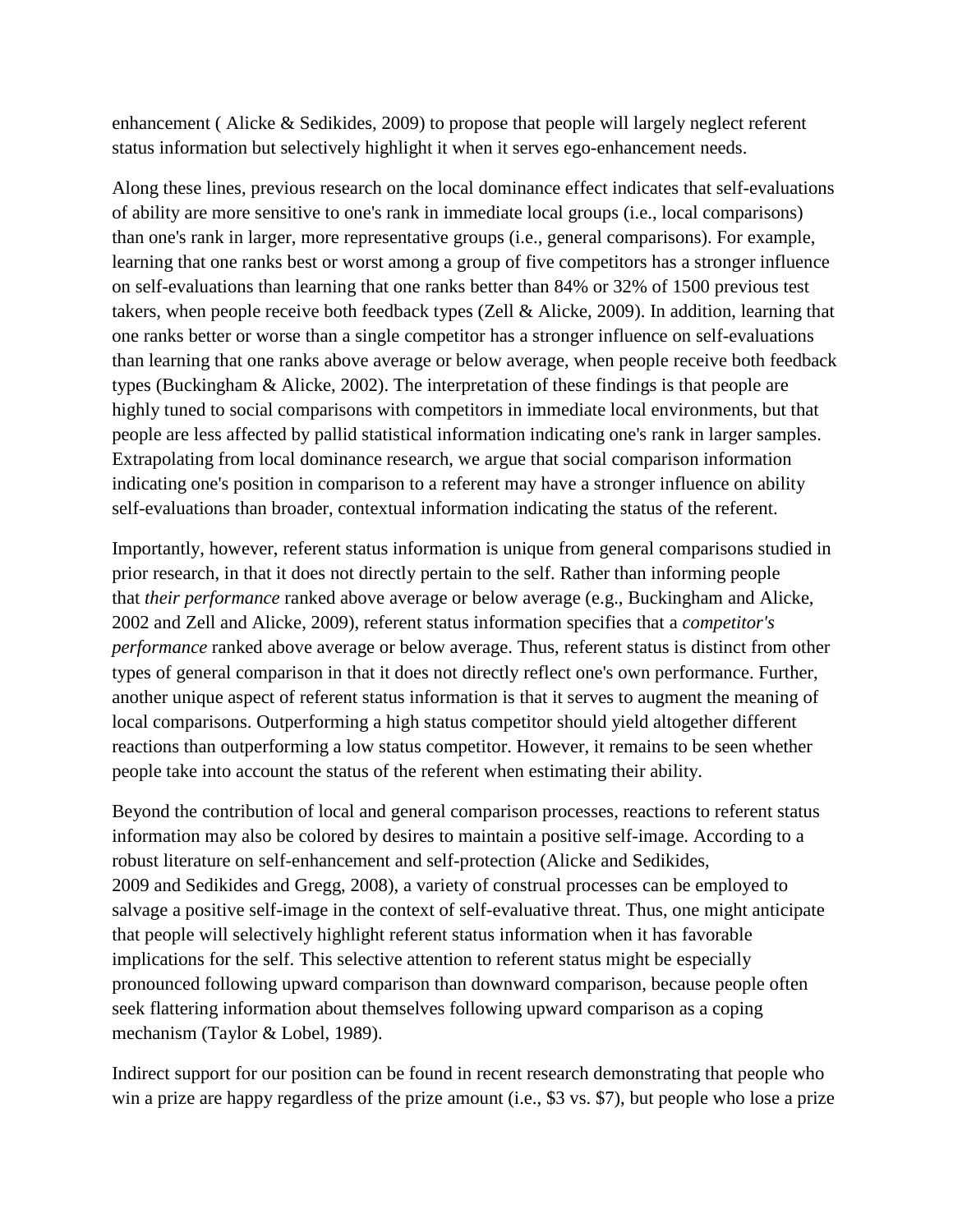are less bothered when the prize amount is low as opposed to high (Kassam, Morewedge, Gilbert, & Wilson, 2011). Negative experiences, such as losing a prize, presumably trigger more complex attributional processes, leading people to consider additional standards beyond the most salient ones. Although social comparisons with peers in the local environment are highly salient, statistical information specifying referent status is more abstract. By this logic, we propose that people should be more sensitive to referent status information following upward comparison than downward comparison. That is, winning a contest should yield relatively favorable selfevaluations regardless of whether the competitor is competent or incompetent, yet losing a contest should yield more favorable self-evaluations when the competitor is competent as opposed to incompetent.

## **Overview**

The current study examined whether referent status moderates the effect of social comparison information on self-evaluations. Participants completed a lie detection test and received manipulated feedback about their performance. Social comparison was manipulated by telling participants that their test performance ranked better (downward comparison) or worse (upward comparison) than the last participant to complete the study. Additionally, referent status was manipulated by telling participants that the last participant ranked above average or below average; participants in control conditions did not receive referent status information. We anticipated that social comparison information would have a more pronounced influence on selfevaluations than referent status information. Furthermore, we anticipated that referent status information would have a greater influence on self-evaluations of participants in the upward comparison conditions than participants in the downward comparison conditions.

### **Method**

Participants were 194 introductory psychology students (153 female,  $M_{\text{age}} = 19.01$ ) at a university in the Southeastern United States who participated in groups of one to six students for course credit. The racial/ethnic composition of the sample was as follows: 60 African American, 8 Asian, 104 Caucasian, 9 Hispanic, and 6 other race/ethnicity. Most participants were born in the USA (178) and most grew up in the USA (184). To provide adequate statistical power, data were collected until at least 30 participants were obtained in each of the 6 experimental groups. Data were not analyzed until the entire sample was obtained. No participant was excluded from the statistical analyses reported below. Experimental stimuli and questionnaires were presented to participants by computer using MediaLab ( Empirisoft, 2010). Participants completed study measures in private, isolated booths.

Upon arrival, participants were told that the purpose of the study was to measure the lie detection ability of students at their university. In an effort to increase the perceived importance of the task, participants were told that people who perform well on lie detection tests are more successful in a variety of occupations including psychology, business, education, and law. The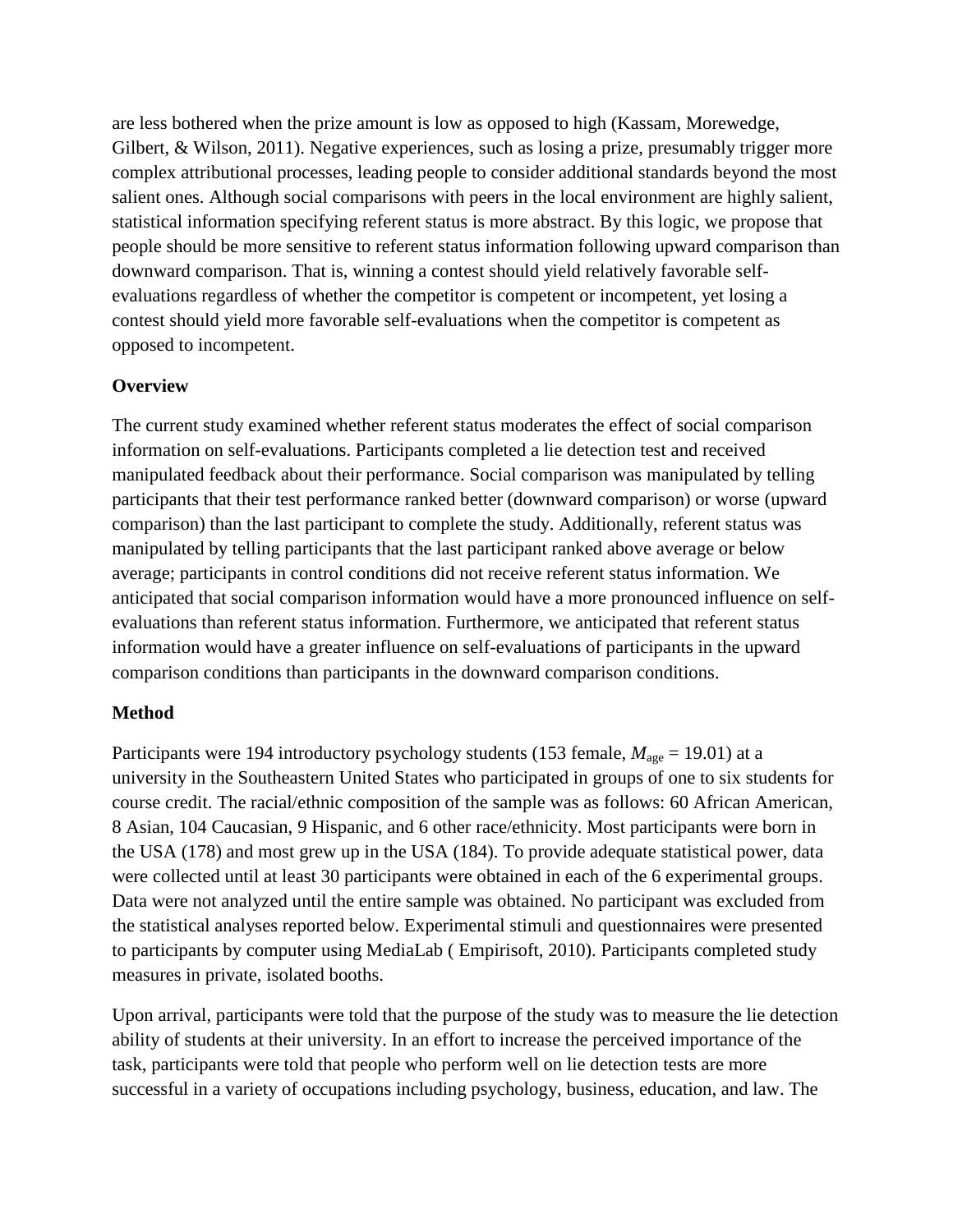lie detection test that was administered consisted of 25 brief video clips where speakers indicated their opinion on current events and campus issues (e.g.,*Do you think that your campus is safe?*, *Do you think that 18 year olds should be able to legally drink alcohol?*). After viewing each video clip, participants estimated whether the speaker was telling the truth or lying. Previous research found that performance on lie detection tests is sufficiently ambiguous to promote the believability of both positive and negative performance feedback (e.g., Buckingham & Alicke, 2002).  $^{2}$ 

### Performance feedback

After completing the test, participants received feedback about their performance that was determined using random assignment. *Social comparison* was manipulated by telling participants that they performed better (downward comparison) or worse (upward comparison) than the last student to complete the study on the same computer as them. Specifically, all participants were told that the last student to complete the study on their computer correctly answered 17 out of 25 questions on the test. Some participants were told that they correctly answered 20 out of 25 questions, and therefore ranked better than the previous participant. Other participants were told that they correctly answered 14 out of 25 questions on the test, and therefore ranked worse than the previous participant.

*Referent status* was manipulated by telling participants that the last student to complete the study on their computer ranked above average or below average in comparison to several hundred students at their university. Participants in control conditions did not receive referent status information. <sup>3</sup> A summary of the feedback conditions is provided in Table 1, and a sample of the feedback protocol is provided in Table 2. Among participants who received both sets of feedback, social comparison information was always provided before referent status information. This order was selected so that social comparison processes would be activated before the potential moderating influence of referent status was introduced.

| Condition | Own score | Referent score  | Referent status | n  |
|-----------|-----------|-----------------|-----------------|----|
|           | 20        | 17              | Above average   | 33 |
|           | 20        | $\overline{17}$ | Below average   | 32 |
|           | 20        | 17              | None provided   | 32 |
|           | 14        | 17              | Above average   | 33 |
|           | 14        | 17              | Below average   | 32 |
|           |           | 17              | None provided   | 32 |

**Table 1.** Feedback conditions and sample sizes.

*Note*. Test scores were out of 25 total questions.

**Table 2.** Sample feedback protocol.

| <b>Slide</b> | <b>LIE DETECTION TEST RESULTS:</b>                         |
|--------------|------------------------------------------------------------|
|              | You correctly answered 20 out of 25 questions on the test. |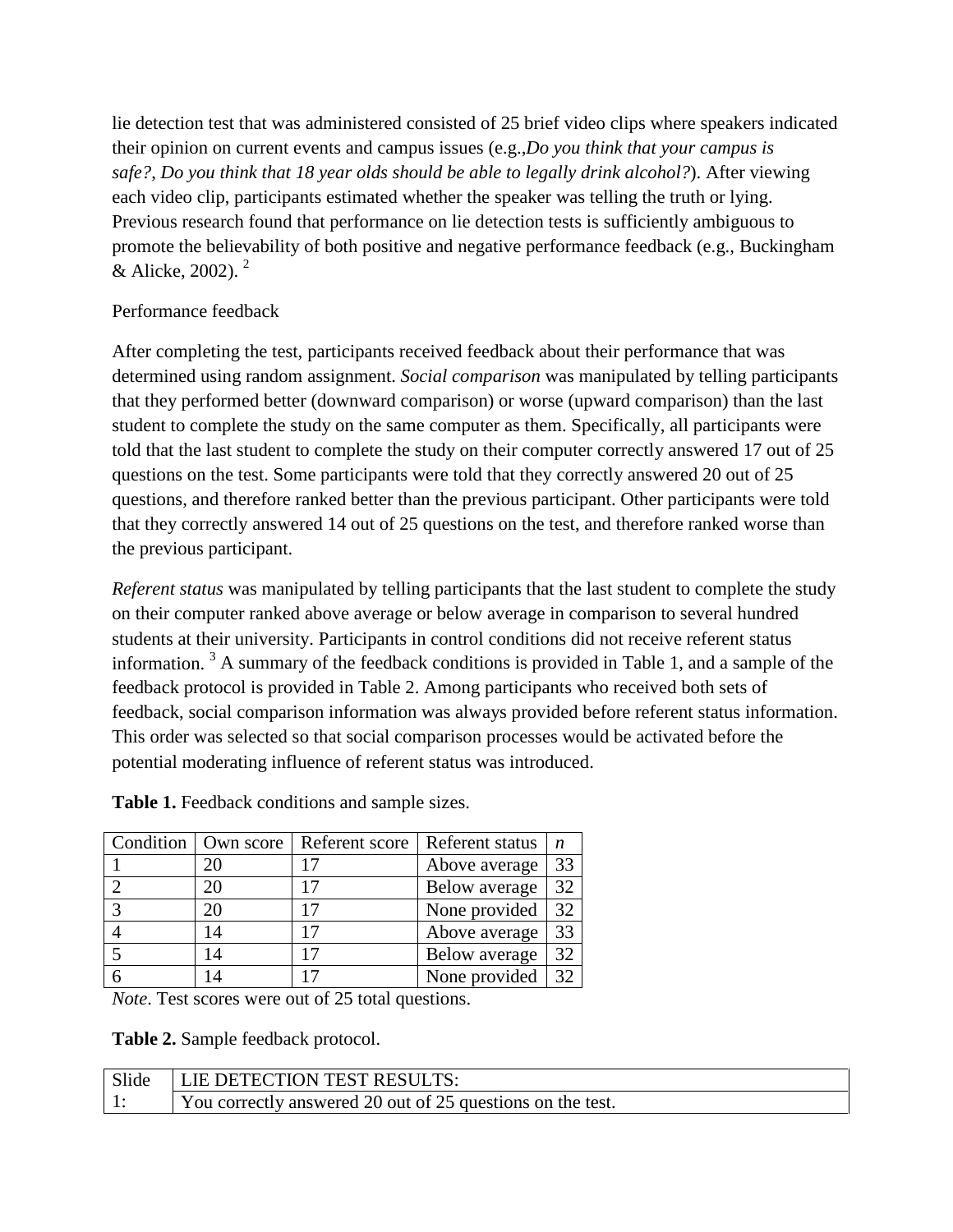|       | The last student on this computer correctly answered 17 out of 25 questions. This    |
|-------|--------------------------------------------------------------------------------------|
|       | student ranked ABOVE AVERAGE.                                                        |
| Slide | LIE DETECTION TEST RESULTS:                                                          |
| 2:    | A graphical depiction of your score and the previous participant's score is provided |
|       | below.                                                                               |
|       |                                                                                      |
|       | 22                                                                                   |
|       | 21                                                                                   |
|       | $20-$<br>-Your score                                                                 |
|       | 19                                                                                   |
|       | 18                                                                                   |
|       | -Last student's score (ABOVE AVERAGE)<br>$17-$                                       |
|       | 16                                                                                   |
|       | 15                                                                                   |
|       | 14                                                                                   |
|       | 13                                                                                   |
|       | 12                                                                                   |
|       |                                                                                      |

### Dependent measures

Next, participants completed a brief questionnaire that assessed their reactions to the feedback. Participants first evaluated their lie detection performance (*How well did you perform on the lie detection test?*) and ability (*How would you rate your lie detection ability?*) on 1 (*very poorly/bad*) to 9 (*very well/good*) scales. These judgments were aggregated to create one index of self-evaluations (*r* = .79). Participants also evaluated the performance (*How well did the last student on this computer perform on the lie detection test?*) and ability (*How would you rate the last student's lie detection ability?*) of the referent. These judgments were aggregated to create one index of referent-evaluations  $(r = .89)$ .

Participants then completed manipulation checks where they were asked to recall the number of questions they and the last student correctly answered on the test out of 25. All of the participants correctly recalled the scores that they received. Lastly, participants were debriefed for suspicion about the provided feedback. No participant expressed undue suspicion about the validity of the test scores.

### **Results**

### Self-evaluations

A 2 (social comparison: upward, downward)  $\times$  3 (referent status: above average, below average, none) ANOVA was conducted on self-evaluations. This analysis yielded a significant main effect of social comparison,  $F(1, 188) = 434.08$ ,  $p < .001$ ,  $\eta_p^2 = .70$ . Participants in the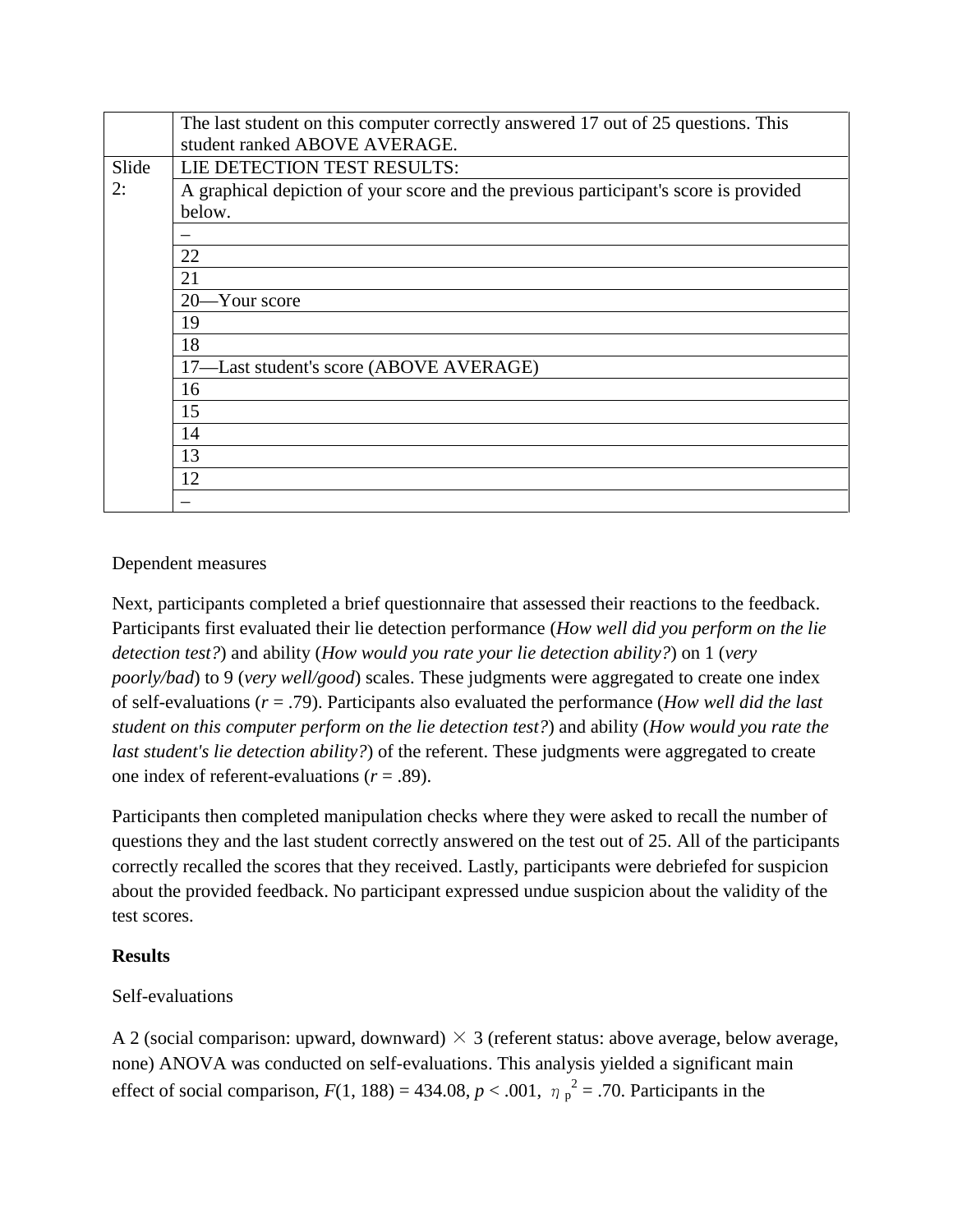downward comparison conditions ( $M = 6.88$ ,  $SD = 0.93$ ) evaluated themselves significantly more favorably than participants in the upward comparison conditions ( $M = 3.86$ ,  $SD = 1.29$ ).

The main effect of referent status was also significant,  $F(2, 188) = 18.04$ ,  $p < .001$ ,  $\eta_p^2 = .16$ . We conducted planned contrasts to further explore the main effect of referent status. Participants told that the referent ranked below average  $(M = 4.77, SD = 2.21)$  evaluated themselves significantly less favorably than participants in the above average ( $M = 5.79$ ,  $SD = 1.69$ ) and no average referent conditions ( $M = 5.54$ ,  $SD = 1.56$ ),  $t(191) = 3.16$ ,  $p = .001$ ,  $d = 0.52$ and  $t(191) = 2.38$ ,  $p = .02$ ,  $d = 0.40$ , respectively. There was no significant difference in selfevaluations when comparing participants in the above average and no average referent conditions,  $t(191) = 0.77$ ,  $p = .44$ ,  $d = 0.15$ .

Finally, the social comparison by referent status interaction was significant, *F*(2, 188) = 7.48,  $p = .001$ ,  $\eta_p^2 = .07$  (see Fig. 1). Planned contrasts were conducted to decompose the interaction. First, we tested our prediction that social comparison information would have a more potent influence on self-evaluations than referent status information. Consistent with this prediction, participants evaluated themselves significantly more favorably when they ranked better than a below average referent than when they ranked worse than an above average referent,  $t(188) = 8.67$ ,  $p < .001$ ,  $d = 2.20$ .





Additional contrasts examined whether participants were differentially sensitive to referent status information as a function of social comparison. Participants in the downward comparison conditions were largely insensitive to referent status information. Specifically, downward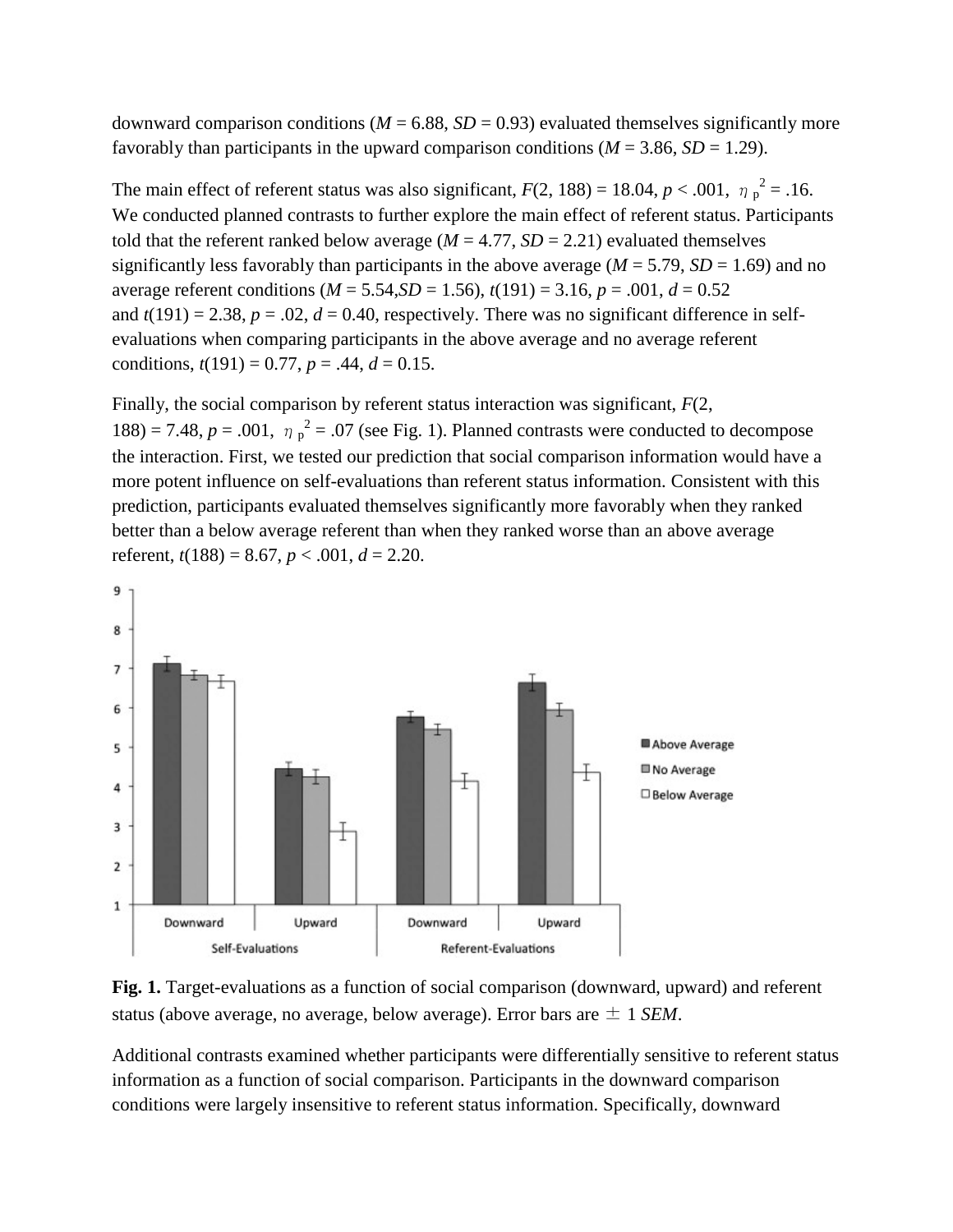comparison participants told that the referent ranked above average did not evaluate themselves significantly more favorably than downward comparison participants in the below average and no average referent conditions,  $t(188) = 1.80, p = .07, d = 0.45$ and  $t(188) = 1.17$ ,  $p = .24$ ,  $d = 0.31$ , respectively. Further, downward comparison participants told that the referent ranked below average did not evaluate themselves significantly less favorably than downward comparison participants in the no average referent condition,  $t(188) = 0.62$ ,  $p = .54$ ,  $d = 0.20$ . Thus, downward comparison participants evaluated themselves relatively favorably, regardless of the position of the referent in the performance distribution (i.e., above average, below average, none).

However, participants in the upward comparison conditions were sensitive to referent status information. Specifically, upward comparison participants evaluated themselves significantly more favorably when the referent ranked above average than below average,  $t(188) = 6.37$ ,  $p < .001$ ,  $d = 1.41$ . Similarly, upward comparison participants evaluated themselves significantly more favorably when they received no referent status information than when they were told that the referent ranked below average,  $t(188) = 5.51$ ,  $p < .001$ , $d = 1.21$ . There was no significant difference between upward comparison participants in the no average and above average referent conditions,  $t(188) = 0.82$ ,  $p = .42$ ,  $d = 0.20$ .

#### Referent-evaluations

A 2 (social comparison: upward, downward)  $\times$  3 (referent status: above average, below average, none) ANOVA was conducted on referent-evaluations. This analysis yielded a significant main effect of referent status,  $F(2, 188) = 67.96$ ,  $p < .001$ ,  $\eta_p^2 = .42$  (see Fig. 1). A planned comparison showed that referent-evaluations were significantly more favorable when the referent ranked above average ( $M = 6.20$ ,  $SD = 1.11$ ) than below average  $(M = 4.25, SD = 1.08)$ ,  $t(191) = 10.85, p < .001, d = 1.78$ . Further, participants who did not receive referent status information ( $M = 5.70$ ,  $SD = 0.87$ ) evaluated the referent significantly more favorably than participants told that the referent ranked below average,  $t(191) = 8.00, p < .001, d = 1.48$ , and significantly less favorably than participants told that the referent ranked above average,  $t(191) = 2.78$ ,  $p = .006$ ,  $d = 0.50$ .

The main effect of social comparison was also significant,  $F(1, 188) = 13.76$ ,  $p < .001$ ,  $\eta$  $p<sup>2</sup> = .07$ . Participants in the upward comparison conditions (*M* = 5.66, *SD* = 1.44) evaluated the referent significantly more favorably than participants in the downward comparison conditions  $(M = 5.13, SD = 1.13)$ . Finally, the social comparison by referent status two-way interaction was not statistically significant,  $F(2, 188) = 1.74$ ,  $p = .18$ ,  $\eta_p^2 = .02$ .

Self-evaluations versus referent-evaluations

A 2 (social comparison: upward, downward)  $\times$  3 (referent status: above average, below average, none)  $\times$  2 (target: self-evaluations, referent-evaluations) ANOVA was conducted with repeated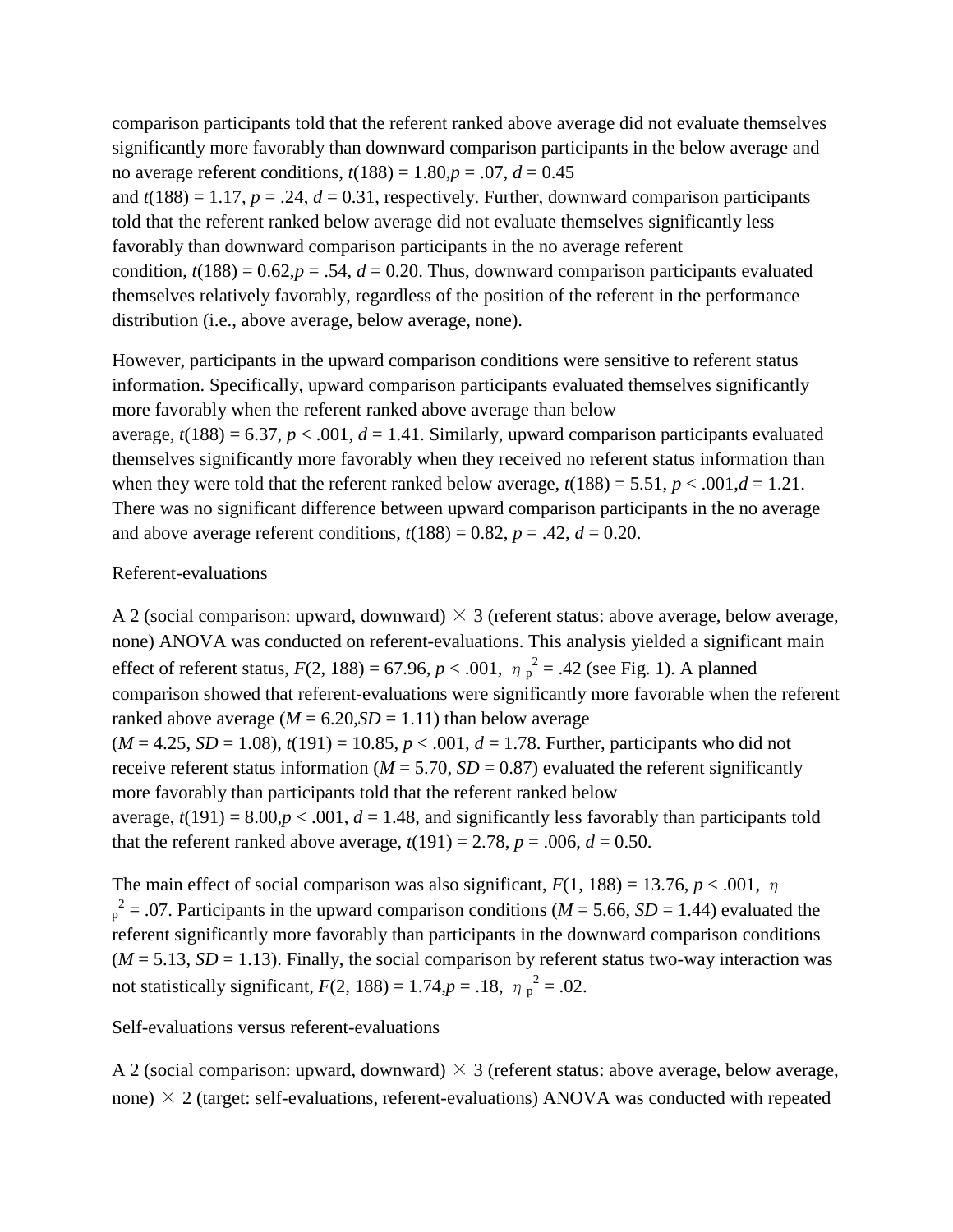measures on the third factor. Of importance, this model yielded a significant social comparison by referent status by target three-way interaction,  $F(2, 188) = 3.34$ ,  $p = .04$ ,  $\eta_p^2 = .03$ . In the upward comparison conditions, referent status information had a significant effect on referentevaluations,  $F(2, 94) = 37.43$ ,  $p < .001$ ,  $\eta_p^2 = .44$ , as well as self-evaluations,  $F(2, 94) = .44$ 94) = 20.42,  $p < .001$ ,  $\eta_p^2 = .30$ . Upward comparison participants evaluated the referent and themselves significantly more favorably when the referent ranked above average than below average. In the downward comparison conditions, however, referent status information had a significant effect on referent-evaluations,  $F(2, 94) = 30.95$ ,  $p < .001$ ,  $\eta_p^2 = .40$ , but did not have a significant effect on self-evaluations,  $F(2, 94) = 2.00$ ,  $p = .14$ ,  $\eta_p^2 = .04$ . Downward comparison participants evaluated the referent but not themselves significantly more favorably when the referent ranked above average than below average.

In sum, whereas self-evaluations were only influenced by referent status information in the upward comparison conditions, referent-evaluations were influenced by referent status information in both the upward and downward comparison conditions. This finding rules out the possibility that participants in the downward comparison conditions did not sufficiently process referent status information; downward comparison participants neglected referent status during self-evaluations, but utilized referent status during referent-evaluations.

#### **Discussion**

Although numerous studies have examined reactions to upward and downward comparisons (Fiske, 2011,Guimond, 2006 and Suls and Wheeler, 2000), no previous research to our knowledge has directly tested whether referent status information moderates social comparison effects. The current study fills this critical gap in the social comparison literature. Formal logic would predict that people should be sensitive to referent status. That is, people should evaluate themselves more favorably when they outperform a high status than low status referent. Similarly, people should evaluate themselves less favorably when they underperform a low status than a high status referent. However, results of the current experiment suggest that reactions to referent status information may not follow these normative prescriptions. Specifically, although referent-evaluations were strongly influenced by referent status information, self-evaluations were influenced more strongly by social comparison information.

These findings are consistent with, and contribute to, prior theories specifying that the effect of "local" social comparisons are often stronger than other types of self-relevant information (Zell & Alicke, 2010). Importantly, the current study suggests that local comparisons continue to have a disproportionate influence on self-evaluations even when the meaning of these comparisons is augmented substantially by referent status information. That is, outperforming a competitor in the local environment yields relatively favorable self-evaluations even when the competitor has low rank, and underperforming a competitor in the local environment yields relatively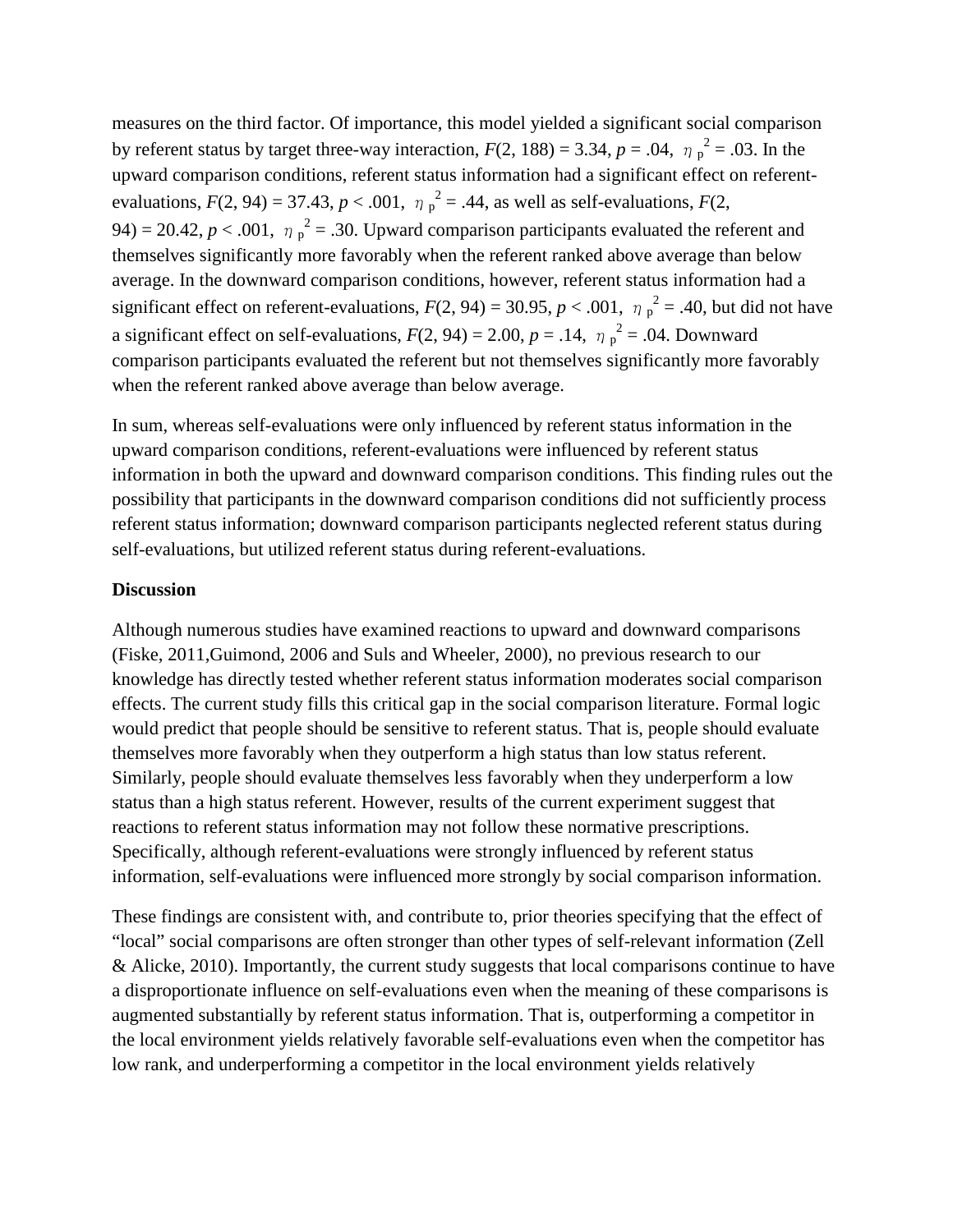unfavorable self-evaluations even when the competitor has high rank. Thus, people may be more sensitive to the outcome of social comparisons (upward, downward) than their broader meaning.

Our findings also suggest that ego-defense motives (Alicke & Sedikides, 2009) lead people to selectively highlight referent status information when it allows them to salvage a favorable selfimage. Whereas participants neglected referent status in the downward comparison conditions, referent status had a pronounced effect in the upward comparison conditions. These findings illuminate one of a growing number of strategies by which people maintain relatively favorable self-evaluations in the context of self-evaluative threat (Sedikides & Gregg, 2008). Because social comparisons are among the most primary determinants of self-evaluations (Alicke et al., 2013 and Mussweiler, 2003), it is likely that the selective use of referent status information is a common self-protection strategy.

More broadly, our findings have wide implications for self-perception theories. For example, several studies demonstrate that people overestimate their abilities, especially those who rank at the bottom of the performance distribution (Dunning, 2011 and Kruger and Dunning, 1999). People may develop inflated self-views because they focus on downward comparisons with inferior others, even when those comparison others have very low rank. Indeed, no matter how low people rank themselves, they can almost always find someone who is doing worse (Taylor & Lobel, 1989). In addition, our findings help explain research showing that students evaluate themselves more favorably when they have a high rank at an inferior school than when they have a low rank at a superior school, despite objectively equivalent performance (i.e., the big-fish– little-pond effect; Liem et al., 2013 and Marsh, 1987). Whereas the first group engages in frequent downward comparisons, the second group engages in frequent upward comparisons. Our results suggest that student self-perceptions and career aspirations may be strongly influenced by these social comparisons, despite the fact that comparison referents at high rank and low rank schools are not representative of the student population as a whole.

Finally, our results help explain apparently puzzling findings in the social comparison literature: people are less satisfied with themselves after comparing their accomplishments to superstars (Lockwood & Kunda, 1997), their attractiveness to super-models (Grabe, Ward, & Hyde, 2008), and their athleticism to professional athletes (Mussweiler, Ruter, & Epstude, 2004). One might expect that people would disregard comparisons to such extreme referents. However, the present findings suggest that people fail to adequately appreciate the status of the referent during social comparison. Future research is needed to more directly test whether comparisons to extreme referents, such as a competitor who ranks at the 99th percentile, yield greater sensitivity to referent status information than comparisons to moderate referents.

#### Limitations and future directions

A limitation of the present study was that it did not explicitly confirm that participants compared themselves to the referent, but this possibility remains likely for two reasons. First, all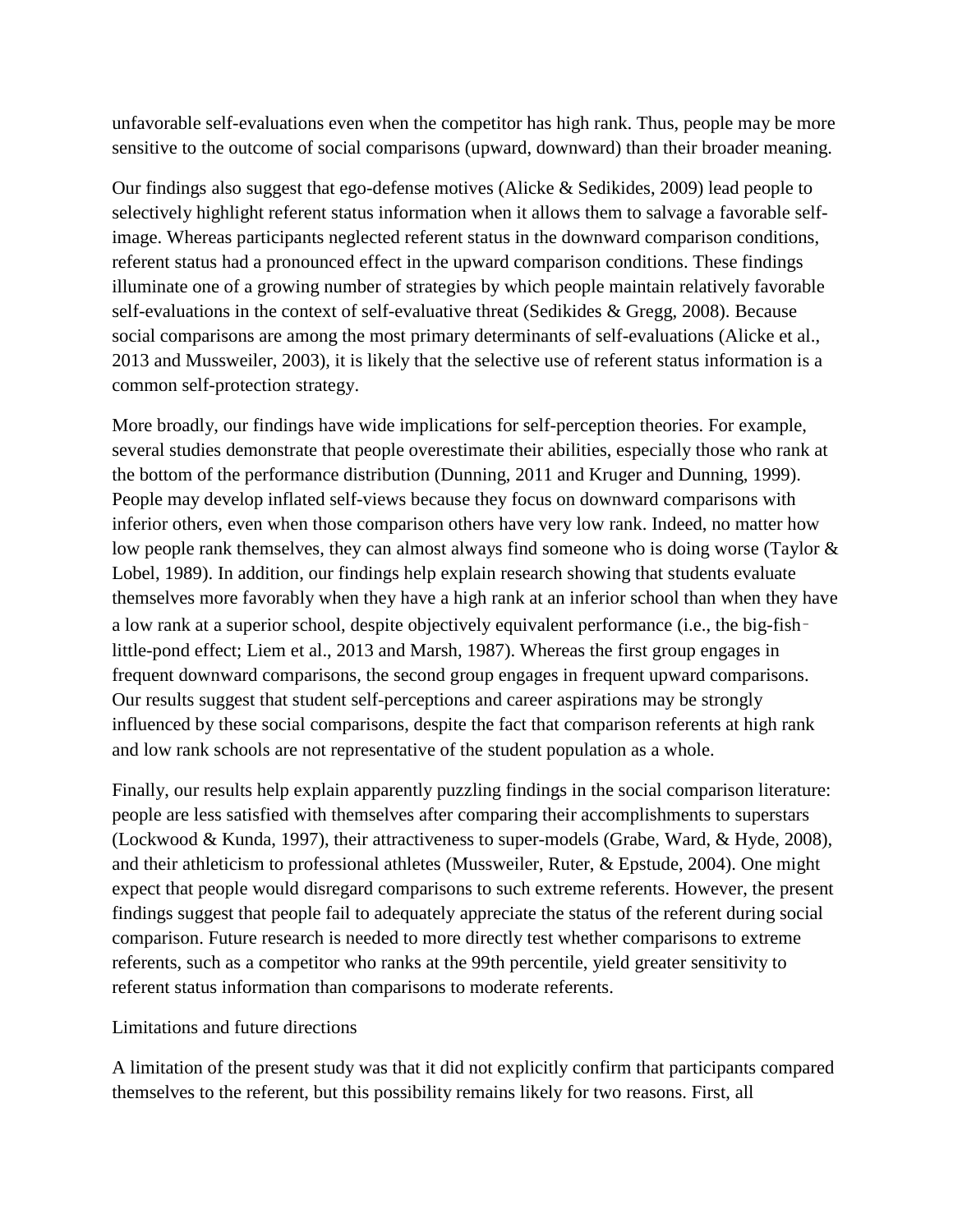participants correctly recalled both their own score and the referent's score. Thus, all participants knew whether their score was higher or lower than the referent's score. Second, upward comparison participants evaluated themselves significantly more favorably when the referent ranked above average than below average, demonstrating that participants in these conditions used information about the referent to draw conclusions about themselves. Nonetheless, future study should explicitly ask participants whether or not they compared themselves to the referent to ensure that comparison processes occurred.

Another potential limitation was that social comparison information was always provided before referent status information among participants who received both feedback types. Future study is needed to test whether feedback order influences the effect of referent status information. Future research is also needed to examine whether the effect of referent status information depends upon the perceived importance of the performance task. It's possible that participants may be more sensitive to referent status when tasks are perceived as highly important or self-relevant. Lastly, although the present study suggests that people neglect referent status information, it should be noted that people are sensitive to other aspects of the referent, such as age. Along these lines, college students feel better about themselves after outperforming an adult than a 10-year old child (Webster et al., 2006). Future study is needed to further explore whether and when aspects of the referent moderate social comparison effects.

## **Conclusions**

In most competitions, there is a winner and a loser; however, winning and losing can mean different things depending on the status of the competitor. The present study suggests that people pay selective attention to referent status when it has favorable implications for the self. That is, losers evaluated themselves more favorably when the competitor was competent as opposed to incompetent, but winners evaluated themselves favorably even when the competitor was incompetent. Future studies should continue to explore the influence of referent status on selfevaluation, motivation, and behavior in competitive settings.

## **References**

Alicke,M.D., & Sedikides, C. (2009). Self-enhancement and self-protection:What they are and what they do. European Review of Social Psychology, 20, 1–48. http://dx.doi.org/10.1080/10463280802613866.

Alicke, M.D., Zell, E., & Guenther, C. L. (2013). Social self-analysis: Constructing, protecting,and enhancing the self. In J. M. Olson, & M. P. Zanna (Eds.), Advances in experimental social psychology, Vol. 48. (pp. 173–234). San Diego, CA: Academic Press.

Buckingham, J. T., & Alicke, M.D. (2002). The influence of individual versus aggregate social comparison and the presence of others on self-evaluations. Journal of Personality and Social Psychology, 83, 1117–1130. http://dx.doi.org/10.1037/0022-3514.83.5.1117.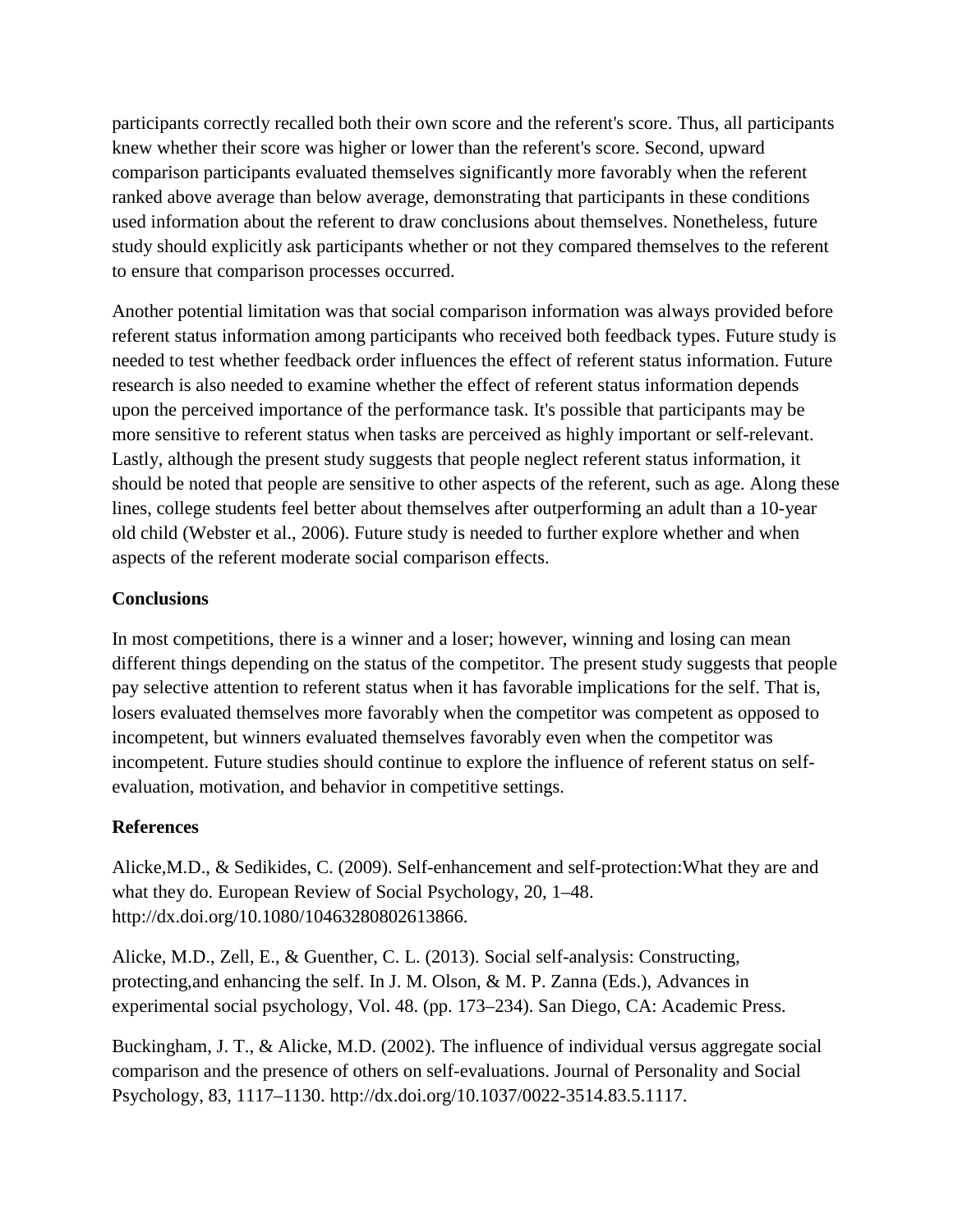Dunning, D. (2011). The Dunning–Kruger effect: On being ignorant of one's own ignorance. In J. M. Olson, & M. P. Zanna (Eds.), Advances in experimental social psychology, Vol 44. (pp. 247–296). San Diego, CA US: Academic Press. http://dx.doi.org/10.1016/B978-0-12-385522- 0.00005-6.

Empirisoft (2010). MediaLab (Version 2010.2.19) [Software]. (Available from). http://www.empirisoft.com/default.aspx

Festinger, L. (1954). A theory of social comparison processes. Human Relations, 7, 117–140. http://dx.doi.org/10.1177/001872675400700202.

Fiske, S. T. (2011). Envy up, scorn down: How status divides us. New York, NY US: Russell Sage Foundation

Grabe, S.,Ward, L., & Hyde, J. (2008). The role of themedia in body image concerns among women: A meta-analysis of experimental and correlational studies. Psychological Bulletin, 134, 460–476. http://dx.doi.org/10.1037/0033-2909.134.3.460.

Guimond, S. (2006). Social comparison and social psychology: Understanding cognition, intergroup relations, and culture. New York: Cambridge University Press.

Kassam, K. S., Morewedge, C. K., Gilbert, D. T., & Wilson, T. D. (2011). Winners love winning and losers love money. Psychological Science, 22, 602–606. http://dx.doi.org/10.1177/0956797611405681.

Kruger, J., & Dunning, D. (1999). Unskilled and unaware of it: How difficulties in recognizing one's own incompetence lead to inflated self-assessments. Journal of Personality and Social Psychology, 77, 1121–1134. http://dx.doi.org/10.1037/0022-3514.77.6.1121.

Liem, G. D., Marsh, H. W., Martin, A. J., McInerney, D.M., & Yeung, A. S. (2013). The bigfish–little-pond effect and a national policy of within-school ability streaming: Alternative frames of reference. American Educational Research Journal, 50, 326–370. http://dx.doi.org/10.3102/0002831212464511.

Lockwood, P., & Kunda, Z. (1997). Superstars and me: Predicting the impact of role models on the self. Journal of Personality and Social Psychology, 73, 91–103. http:// dx.doi.org/10.1037/0022-3514.73.1.91.

Markman, K. D., & McMullen, M. N. (2003). A reflection and evaluation model of comparative thinking. Personality and Social Psychology Review, 7, 244–267. http://dx.doi.org/10.1207/S15327957PSPR0703\_04.

Marsh, H. W. (1987). The big-fish–little-pond effect on academic self-concept. Journal of Educational Psychology, 79, 280–295. http://dx.doi.org/10.1037/0022-0663.79.3.280.